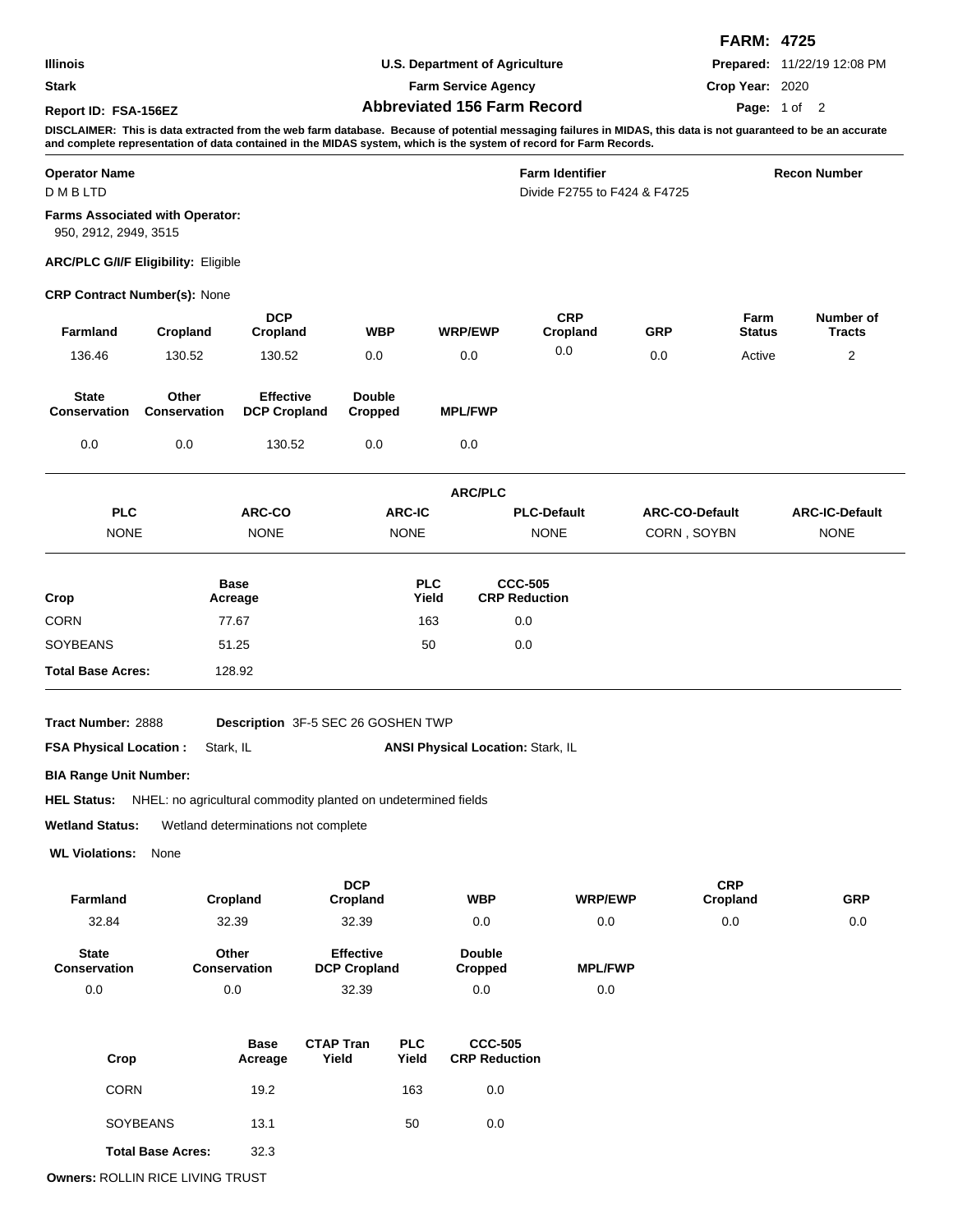**Stark**

## **U.S. Department of Agriculture Farm Service Agency**

**FARM: 4725 Prepared:** 11/22/19 12:08 PM

**Crop Year:** 2020

Page: 2 of 2

**Abbreviated 156 Farm Record Report ID: FSA-156EZ Page:**

**DISCLAIMER: This is data extracted from the web farm database. Because of potential messaging failures in MIDAS, this data is not guaranteed to be an accurate and complete representation of data contained in the MIDAS system, which is the system of record for Farm Records.**

**Other Producers:** None

**Tract Number: Description** Sec 27 Goshen Twp

| <b>FSA Physical Location:</b> Stark, IL |  | <b>ANSI Physical Location: Stark, IL</b> |
|-----------------------------------------|--|------------------------------------------|
|-----------------------------------------|--|------------------------------------------|

**BIA Range Unit Number:**

HEL Status: NHEL: no agricultural commodity planted on undetermined fields

**Wetland Status:** Wetland determinations not complete

**WL Violations:** None

|                                         |                        | <b>DCP</b>                              |                     |                                        |                | <b>CRP</b> |            |
|-----------------------------------------|------------------------|-----------------------------------------|---------------------|----------------------------------------|----------------|------------|------------|
| <b>Farmland</b>                         | Cropland               | Cropland                                |                     | <b>WBP</b>                             | <b>WRP/EWP</b> | Cropland   | <b>GRP</b> |
| 103.62                                  | 98.13<br>98.13         |                                         |                     | 0.0                                    | 0.0            | 0.0        | 0.0        |
| <b>State</b><br><b>Conservation</b>     | Other<br>Conservation  | <b>Effective</b><br><b>DCP Cropland</b> |                     | <b>Double</b><br>Cropped               | <b>MPL/FWP</b> |            |            |
| 0.0                                     | 0.0                    | 98.13                                   |                     | 0.0                                    | 0.0            |            |            |
| Crop                                    | <b>Base</b><br>Acreage | <b>CTAP Tran</b><br>Yield               | <b>PLC</b><br>Yield | <b>CCC-505</b><br><b>CRP Reduction</b> |                |            |            |
| <b>CORN</b>                             | 58.47                  |                                         | 163                 | 0.0                                    |                |            |            |
| <b>SOYBEANS</b>                         | 38.15                  |                                         | 50                  | 0.0                                    |                |            |            |
| <b>Total Base Acres:</b>                | 96.62                  |                                         |                     |                                        |                |            |            |
| <b>Owners: ROLLIN RICE LIVING TRUST</b> |                        |                                         |                     |                                        |                |            |            |
| <b>Other Producers:</b><br>None         |                        |                                         |                     |                                        |                |            |            |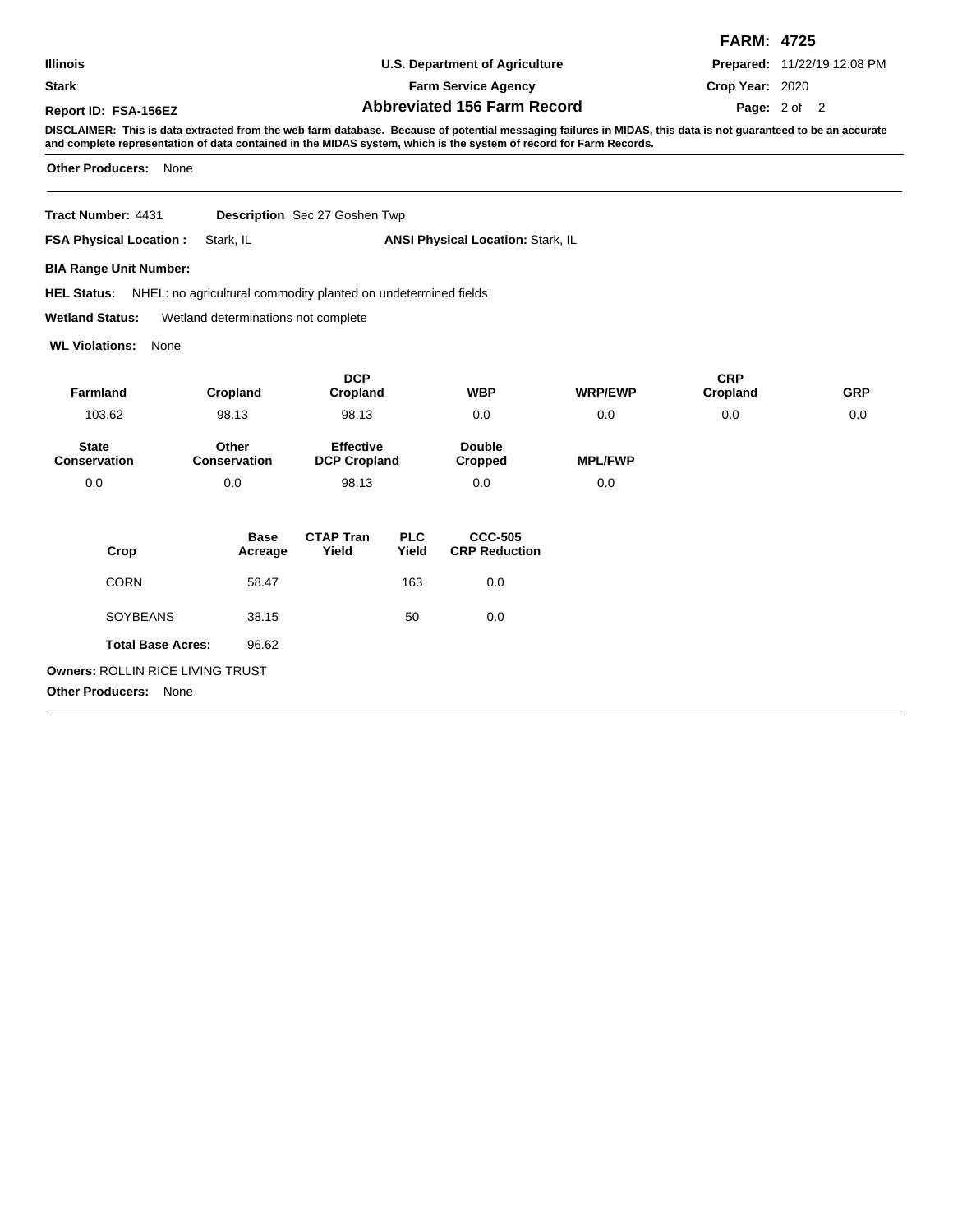|                                                  |                                                                            |                                         |                                         |               |                                          |                                                                                                                                                                                                                                                                                      |                       | <b>FARM: 4733</b>      |                             |
|--------------------------------------------------|----------------------------------------------------------------------------|-----------------------------------------|-----------------------------------------|---------------|------------------------------------------|--------------------------------------------------------------------------------------------------------------------------------------------------------------------------------------------------------------------------------------------------------------------------------------|-----------------------|------------------------|-----------------------------|
| Illinois                                         |                                                                            |                                         |                                         |               | <b>U.S. Department of Agriculture</b>    |                                                                                                                                                                                                                                                                                      |                       |                        | Prepared: 11/22/19 12:09 PM |
| <b>Stark</b>                                     |                                                                            | <b>Farm Service Agency</b>              |                                         |               |                                          |                                                                                                                                                                                                                                                                                      | Crop Year: 2020       |                        |                             |
| Report ID: FSA-156EZ                             |                                                                            |                                         |                                         |               | <b>Abbreviated 156 Farm Record</b>       |                                                                                                                                                                                                                                                                                      | <b>Page: 1 of 1</b>   |                        |                             |
|                                                  |                                                                            |                                         |                                         |               |                                          | DISCLAIMER: This is data extracted from the web farm database. Because of potential messaging failures in MIDAS, this data is not guaranteed to be an accurate<br>and complete representation of data contained in the MIDAS system, which is the system of record for Farm Records. |                       |                        |                             |
| <b>Operator Name</b><br>ROLLIN RICE LIVING TRUST |                                                                            |                                         |                                         |               |                                          | <b>Farm Identifier</b><br>Div F2753 into F4732 & F4733                                                                                                                                                                                                                               |                       |                        | <b>Recon Number</b>         |
| 4725                                             | <b>Farms Associated with Operator:</b>                                     |                                         |                                         |               |                                          |                                                                                                                                                                                                                                                                                      |                       |                        |                             |
|                                                  | <b>ARC/PLC G/I/F Eligibility: Eligible</b>                                 |                                         |                                         |               |                                          |                                                                                                                                                                                                                                                                                      |                       |                        |                             |
| <b>CRP Contract Number(s): 595B</b>              |                                                                            |                                         |                                         |               |                                          |                                                                                                                                                                                                                                                                                      |                       |                        |                             |
| <b>Farmland</b>                                  | Cropland                                                                   | <b>DCP</b><br>Cropland                  |                                         | <b>WBP</b>    | <b>WRP/EWP</b>                           | <b>CRP</b><br>Cropland                                                                                                                                                                                                                                                               | <b>GRP</b>            | Farm<br><b>Status</b>  | Number of<br><b>Tracts</b>  |
| 11.13                                            | 9.47                                                                       | 9.47                                    | 0.0                                     |               | 0.0                                      | 0.0                                                                                                                                                                                                                                                                                  | 0.0                   | Active                 | 1                           |
| <b>State</b><br><b>Conservation</b>              | Other<br><b>Conservation</b>                                               | <b>Effective</b><br><b>DCP Cropland</b> | <b>Double</b><br>Cropped                |               | <b>MPL/FWP</b>                           |                                                                                                                                                                                                                                                                                      |                       |                        |                             |
| 0.0                                              | 0.0                                                                        | 9.47                                    | 0.0                                     |               | 0.0                                      |                                                                                                                                                                                                                                                                                      |                       |                        |                             |
|                                                  |                                                                            |                                         |                                         |               | <b>ARC/PLC</b>                           |                                                                                                                                                                                                                                                                                      |                       |                        |                             |
| <b>PLC</b>                                       |                                                                            | <b>ARC-CO</b>                           |                                         | <b>ARC-IC</b> |                                          | <b>PLC-Default</b>                                                                                                                                                                                                                                                                   | <b>ARC-CO-Default</b> |                        | <b>ARC-IC-Default</b>       |
| <b>NONE</b>                                      |                                                                            | <b>NONE</b>                             |                                         | <b>NONE</b>   |                                          | <b>NONE</b>                                                                                                                                                                                                                                                                          | <b>CORN</b>           |                        | <b>NONE</b>                 |
|                                                  |                                                                            | <b>Base</b>                             |                                         | <b>PLC</b>    |                                          | <b>CCC-505</b>                                                                                                                                                                                                                                                                       |                       |                        |                             |
| Crop                                             |                                                                            | Acreage                                 |                                         | Yield         |                                          | <b>CRP Reduction</b>                                                                                                                                                                                                                                                                 |                       |                        |                             |
| CORN                                             |                                                                            | 0.01                                    |                                         | 168           |                                          | 0.0                                                                                                                                                                                                                                                                                  |                       |                        |                             |
| <b>Total Base Acres:</b>                         |                                                                            | 0.01                                    |                                         |               |                                          |                                                                                                                                                                                                                                                                                      |                       |                        |                             |
| <b>Tract Number: 4448</b>                        |                                                                            |                                         | <b>Description</b> SEC 26 GOSHEN TWP    |               |                                          |                                                                                                                                                                                                                                                                                      |                       |                        |                             |
| <b>FSA Physical Location:</b>                    | Stark, IL                                                                  |                                         |                                         |               | <b>ANSI Physical Location: Stark, IL</b> |                                                                                                                                                                                                                                                                                      |                       |                        |                             |
| <b>BIA Range Unit Number:</b>                    |                                                                            |                                         |                                         |               |                                          |                                                                                                                                                                                                                                                                                      |                       |                        |                             |
|                                                  | HEL Status: HEL: 2-yrs to implement conservation system on former CRP land |                                         |                                         |               |                                          |                                                                                                                                                                                                                                                                                      |                       |                        |                             |
| <b>Wetland Status:</b>                           | Wetland determinations not complete                                        |                                         |                                         |               |                                          |                                                                                                                                                                                                                                                                                      |                       |                        |                             |
| <b>WL Violations:</b>                            | None                                                                       |                                         |                                         |               |                                          |                                                                                                                                                                                                                                                                                      |                       |                        |                             |
| Farmland                                         |                                                                            | Cropland                                | <b>DCP</b><br>Cropland                  |               | <b>WBP</b>                               | <b>WRP/EWP</b>                                                                                                                                                                                                                                                                       |                       | <b>CRP</b><br>Cropland | <b>GRP</b>                  |
| 11.13                                            |                                                                            | 9.47                                    | 9.47                                    |               | 0.0                                      | 0.0                                                                                                                                                                                                                                                                                  |                       | 0.0                    | 0.0                         |
| <b>State</b><br>Conservation                     |                                                                            | Other<br>Conservation                   | <b>Effective</b><br><b>DCP Cropland</b> |               | <b>Double</b><br><b>Cropped</b>          | <b>MPL/FWP</b>                                                                                                                                                                                                                                                                       |                       |                        |                             |
| 0.0                                              |                                                                            | 0.0                                     | 9.47                                    |               | 0.0                                      | 0.0                                                                                                                                                                                                                                                                                  |                       |                        |                             |
|                                                  |                                                                            | <b>Base</b>                             | <b>CTAP Tran</b>                        | <b>PLC</b>    | <b>CCC-505</b>                           |                                                                                                                                                                                                                                                                                      |                       |                        |                             |
| Crop                                             |                                                                            | Acreage                                 | Yield                                   | Yield         | <b>CRP Reduction</b>                     |                                                                                                                                                                                                                                                                                      |                       |                        |                             |
| <b>CORN</b>                                      |                                                                            | 0.01                                    |                                         | 168           | 0.0                                      |                                                                                                                                                                                                                                                                                      |                       |                        |                             |
|                                                  | <b>Total Base Acres:</b>                                                   | 0.01                                    |                                         |               |                                          |                                                                                                                                                                                                                                                                                      |                       |                        |                             |
|                                                  | Owners: ROLLIN RICE LIVING TRUST<br>Other Producers: APPENHEIMER, JEFF     |                                         |                                         |               |                                          |                                                                                                                                                                                                                                                                                      |                       |                        |                             |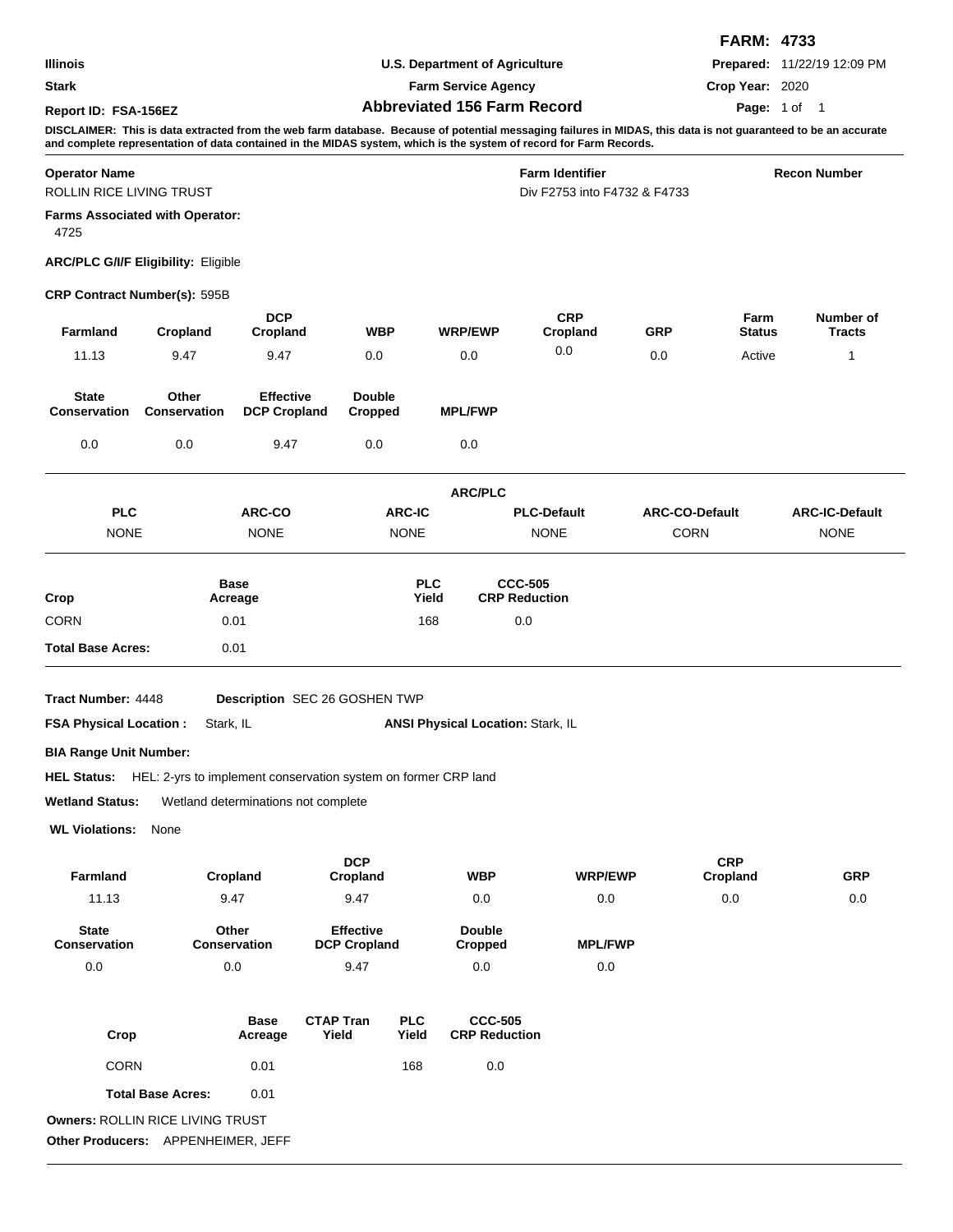**United States Department of Agriculture Stark County, Illinois**



**C** Restricted Use

 $\nabla$  Limited Restrictions

Exempt from Conservation

Compliance Provisions

## Tract Cropland Total: 98.13 acres

United States Department of Agriculture (USDA) Farm Service Agency (FSA) maps are for FSA Program administration only. This map does not represent a legal survey or reflect actual<br>ownership; rather it depicts the informati boundaries and determinations or contact USDA Natural Resources Conservation Service (NRCS).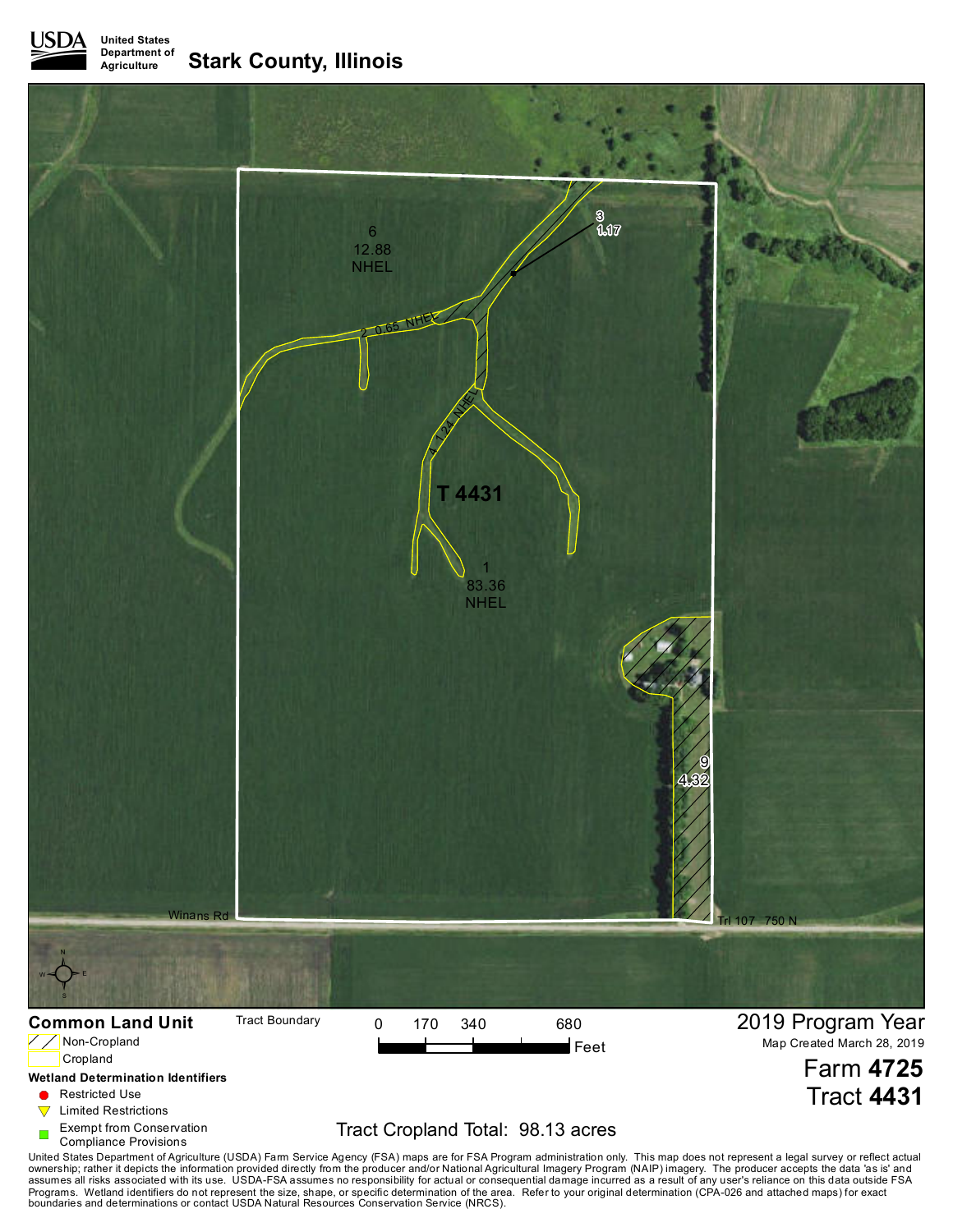**United States Department of Agriculture Stark County, Illinois**



**A** Restricted Use

- 
- $\nabla$  Limited Restrictions

Exempt from Conservation

Compliance Provisions

## Tract Cropland Total: 32.39 acres

Tract **2888**

United States Department of Agriculture (USDA) Farm Service Agency (FSA) maps are for FSA Program administration only. This map does not represent a legal survey or reflect actual<br>awnership; rather it depicts the informati